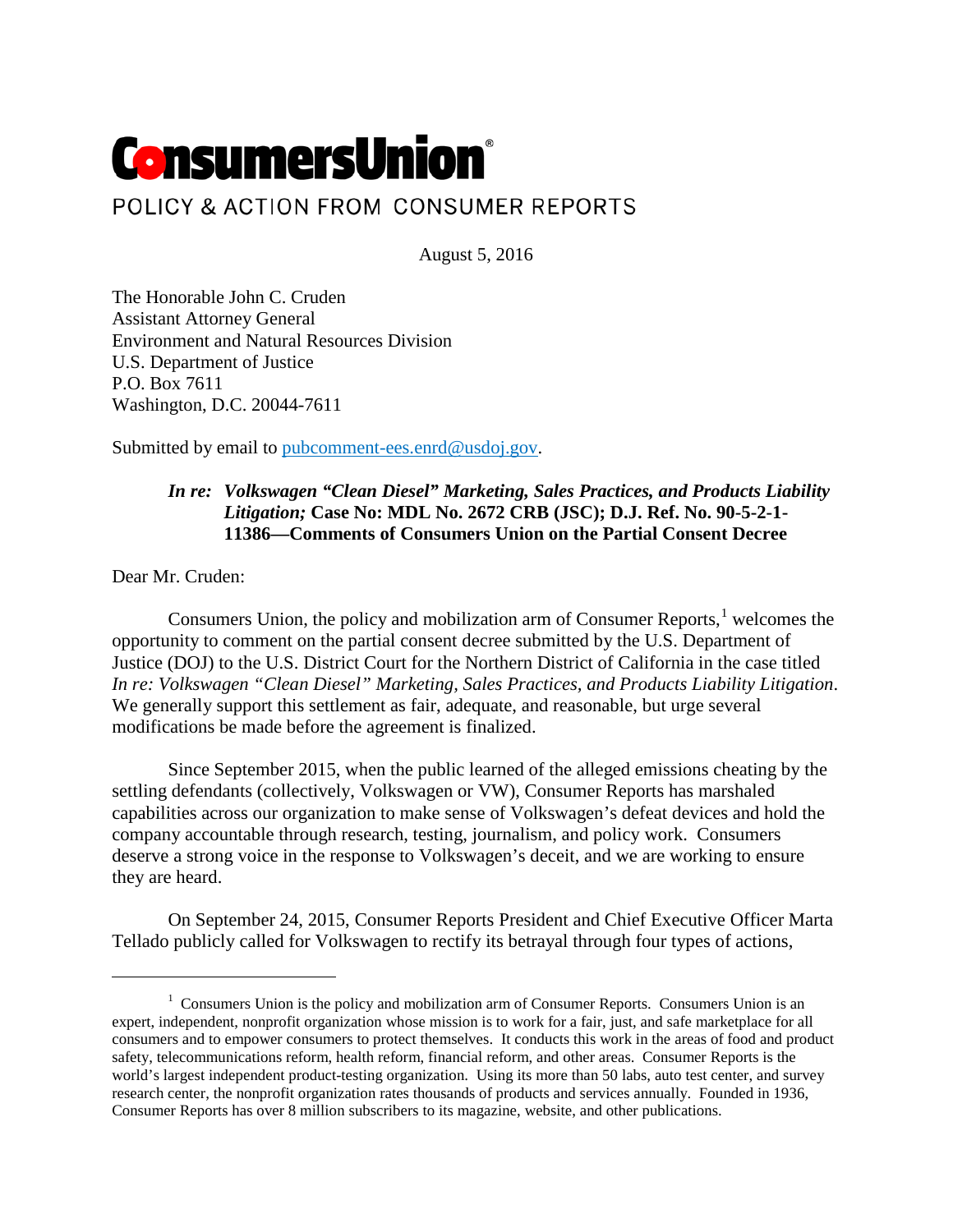including financial, environmental, mechanical, and ethical restitution.<sup>[2](#page-1-0)</sup> Consumer Reports immediately suspended its "recommended" rating for the VW Jetta and Passat diesel models until we could retest the vehicles with any approved emissions modification performed and assess whether the repair has adversely affected performance or fuel economy.<sup>[3](#page-1-1)</sup> We urged the federal government and California to punish Volkswagen commensurate with this betrayal and mobilized consumers to demand that the company face appropriate consequences, compensate its customers, and remediate the environment.<sup>[4](#page-1-2)</sup>

As additional details of Volkswagen's deception became public, our testers and journalists investigated VW "Clean Diesel" advertising, evaluated vehicle performance in "cheat" mode, and gave voice to affected consumers who wrote us.<sup>[5](#page-1-3)</sup> We were grateful that the Justice Department and the Federal Trade Commission (FTC) filed suits against Volkswagen, and immediately began our evaluation of the proposed deal—from a consumer-facing perspective—when the agencies, along with the Environmental Protection Agency (EPA) and the State of California, announced the settlement package including this consent decree.<sup>[6](#page-1-4)</sup>

For the portion of claims that it settles, this consent decree largely meets the standards that Consumer Reports described for making consumers and the environment whole.<sup>[7](#page-1-5)</sup> Under the decree, Volkswagen compensates consumers by offering to fix, buy back, or cancel leases for affected vehicles. Owners receive financial restitution of at least what we called for: the full current value of the car, plus compensation for lost value attributable to VW's deceit. If an emissions modification is approved, consumers have meaningful options for choosing whether to keep their car or return it without any obligation to remain a customer of the company. In

 $\overline{\phantom{a}}$ 

<span id="page-1-3"></span>5 *See, e.g.,* "Consumer Reports Tests VW Diesel Fuel Economy, Performance in 'Cheat' Mode," Consumer Reports (Oct. 9, 2015) (online a[t www.consumerreports.org/cro/cars/testing-volkswagen-diesel-fuel-economy-and](http://www.consumerreports.org/cro/cars/testing-volkswagen-diesel-fuel-economy-and-performance-in-cheat-mode)[performance-in-cheat-mode\)](http://www.consumerreports.org/cro/cars/testing-volkswagen-diesel-fuel-economy-and-performance-in-cheat-mode); "Did Volkswagen Use 'Cheat Mode' as a Selling Point?" Consumer Reports (Oct. 19, 2015) (online at [www.consumerreports.org/volkswagen/did-volkswagen-use-cheat-mode-as-a-selling-point\)](http://www.consumerreports.org/volkswagen/did-volkswagen-use-cheat-mode-as-a-selling-point); "The People Speak Out on Volkswagen Dieselgate," Consumer Reports (Oct. 2, 2015) (online at [www.consumerreports.org/cro/cars/the-people-speak-out-on-volkswagen-dieselgate\)](http://www.consumerreports.org/cro/cars/the-people-speak-out-on-volkswagen-dieselgate); "Volkswagen Diesel Owners Share Their Stories," Consumer Reports (May 19, 2016) (online at [www.consumerreports.org/volkswagen](http://www.consumerreports.org/volkswagen-emissions/volkswagen-diesel-owners-share-stories-with-consumer-reports)[emissions/volkswagen-diesel-owners-share-stories-with-consumer-reports\)](http://www.consumerreports.org/volkswagen-emissions/volkswagen-diesel-owners-share-stories-with-consumer-reports); "Some VW Owners: Don't Take My TDI Away From Me," Consumer Reports (June 23, 2016) (online at [www.consumerreports.org/cars/dont-take-my](http://www.consumerreports.org/cars/dont-take-my-tdi-away-from-me)[tdi-away-from-me\)](http://www.consumerreports.org/cars/dont-take-my-tdi-away-from-me).

<span id="page-1-4"></span><sup>6</sup> Consumers Union, "Consumers Union on Justice suit against Volkswagen over emissions scandal," press release (Jan. 4, 2016) (online at [consumersunion.org/news/consumers-union-on-justice-suit-against-volkswagen](http://consumersunion.org/news/consumers-union-on-justice-suit-against-volkswagen-over-emissions-scandal)[over-emissions-scandal\)](http://consumersunion.org/news/consumers-union-on-justice-suit-against-volkswagen-over-emissions-scandal); "FTC Charges Volkswagen With False Advertising," Consumer Reports (Mar. 29, 2016) (online at [www.consumerreports.org/volkswagen/ftc-charges-volkswagen-with-false-advertising\)](http://www.consumerreports.org/volkswagen/ftc-charges-volkswagen-with-false-advertising); Consumers Union, "Consumers Union Applauds 'Unprecedented' Volkswagen Settlement," press release (June 28, 2016) (online at [consumersunion.org/news/consumers-union-applauds-unprecedented-volkswagen-settlement\)](https://consumersunion.org/news/consumers-union-applauds-unprecedented-volkswagen-settlement).

<span id="page-1-5"></span>7 *See* "What VW Should Do for Its Diesel Owners," Consumer Reports (June 26, 2016) (online at [www.consumerreports.org/volkswagen/what-vw-should-do-for-its-diesel-owners\)](http://www.consumerreports.org/volkswagen/what-vw-should-do-for-its-diesel-owners).

<span id="page-1-0"></span><sup>&</sup>lt;sup>2</sup> Marta Tellado, Ph.D. "Will Volkswagen's penalty be high enough?" CNN Opinion (Sept. 24, 2015) (online at [www.cnn.com/2015/09/24/opinions/tellado-volkswagen-scandal\)](http://www.cnn.com/2015/09/24/opinions/tellado-volkswagen-scandal).

<span id="page-1-1"></span><sup>&</sup>lt;sup>3</sup> "VW, Audi Cited by EPA for Cheating on Diesel Emissions Tests," Consumer Reports (Sept. 30, 2015) (online at [www.consumerreports.org/cro/cars/vw--audi-cited-by-epa-for-cheating-on-diesel-emissions-tests\)](http://www.consumerreports.org/cro/cars/vw--audi-cited-by-epa-for-cheating-on-diesel-emissions-tests).

<span id="page-1-2"></span><sup>&</sup>lt;sup>4</sup> *Id.*; Consumers Union, "To the new VW CEO: Meet this test." (Sept. 2015) (online at [secure.consumersunion.org/site/Advocacy?cmd=display&page=UserAction&id=3081\)](https://secure.consumersunion.org/site/Advocacy?cmd=display&page=UserAction&id=3081).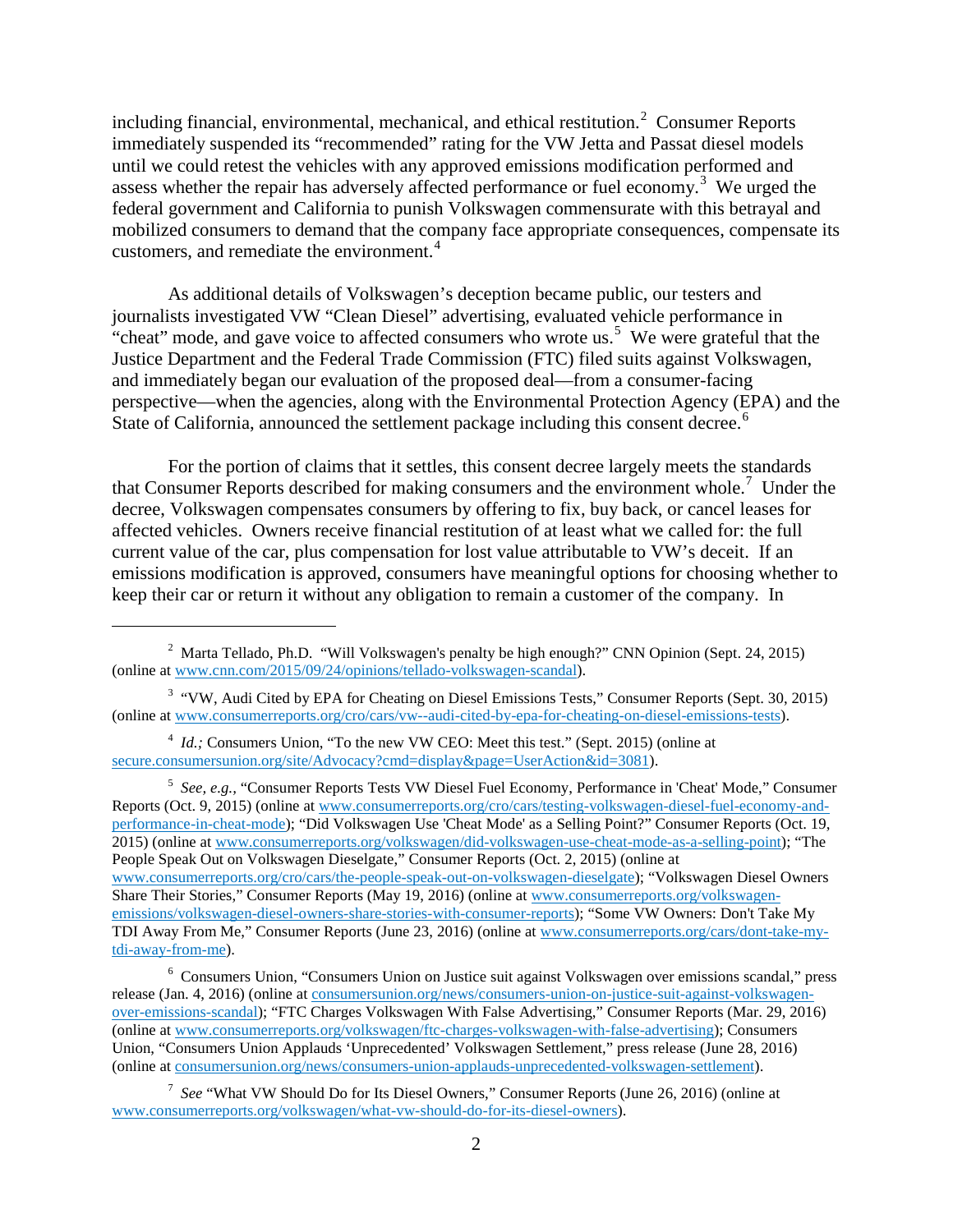undertaking any emissions modification, VW pays consumers restitution for the deceit and provides them appropriate incentives to take the time and trouble to get their cars fixed. Critically, Volkswagen also will address the environmental and air quality damage from its decisions by making a substantial investment in zero emission vehicle (ZEV) technologies, and mitigate past, ongoing, and future emissions through appropriate offsets.

However, there is much more the federal government and states can and should do to hold Volkswagen fully accountable. If this settlement is finalized, regulators must wield tough oversight of VW to ensure that it implements its recall, investment, and mitigation programs appropriately. Also, while this settlement covers the majority of affected vehicles, a resolution must be reached that penalizes VW and compensates consumers and the environment for the impact of illegal devices in diesel vehicles with 3.0-liter engines. Finally, civil penalties and any appropriate criminal penalties must be assessed against the company and its executives as a deterrent against future wrongdoing. Consumer Reports strongly urges federal and state officials to complete the job and take these critical actions.

In addition, there are some needed improvements to the proposed partial consent decree. Below, we offer DOJ, California, and the Court the following more detailed facts and considerations to examine during review of the settlement. There are several shortcomings of the proposed decree that we urge the three entities to address before finalizing the agreement.

- I. The Buyback and Lease Termination Options Are Entirely Justified, but Should Be Revised to Increase Buyback Values, Allow More Time for Eligible Sellers to Identify Themselves, and Protect All Lessees from Incurring Recall-Related Costs
- II. Any Approved Emissions Modification Program Should Clearly Inform Consumers of Buyback or Lease Termination Alternatives, Allow Them to Choose These Options After Receiving a Modification, and Better Protect Them from Improper Liability Waivers or Releases
- III. The Recall Requirements Are Tough, but Key Aspects Should Be Tougher to Protect Consumers and Get Highly Polluting Cars Off the Road Faster
	- A. The Recall Rate Target of 85% by June 2019 is Appropriately Ambitious, but Should Include Earlier, Staggered Targets to Motivate Quick Action
	- B. Requirements for Salvage, Resale, and Export Are Generally Appropriate, but Labeling and Disclosure Obligations Should Extend to Consumers Abroad
	- C. Regulators Have Broad Oversight Tools, but Certain Penalties Should Be Stronger
- IV. The Zero Emission Vehicle Investment Will Help Pay For the Harm Done, but Should Not Be Fulfilled through Government Incentives or Excess Public Outreach
- V. VW Must Completely Offset Any Past, Present, and Future Emissions through the Mitigation Trust
- VI. Conclusion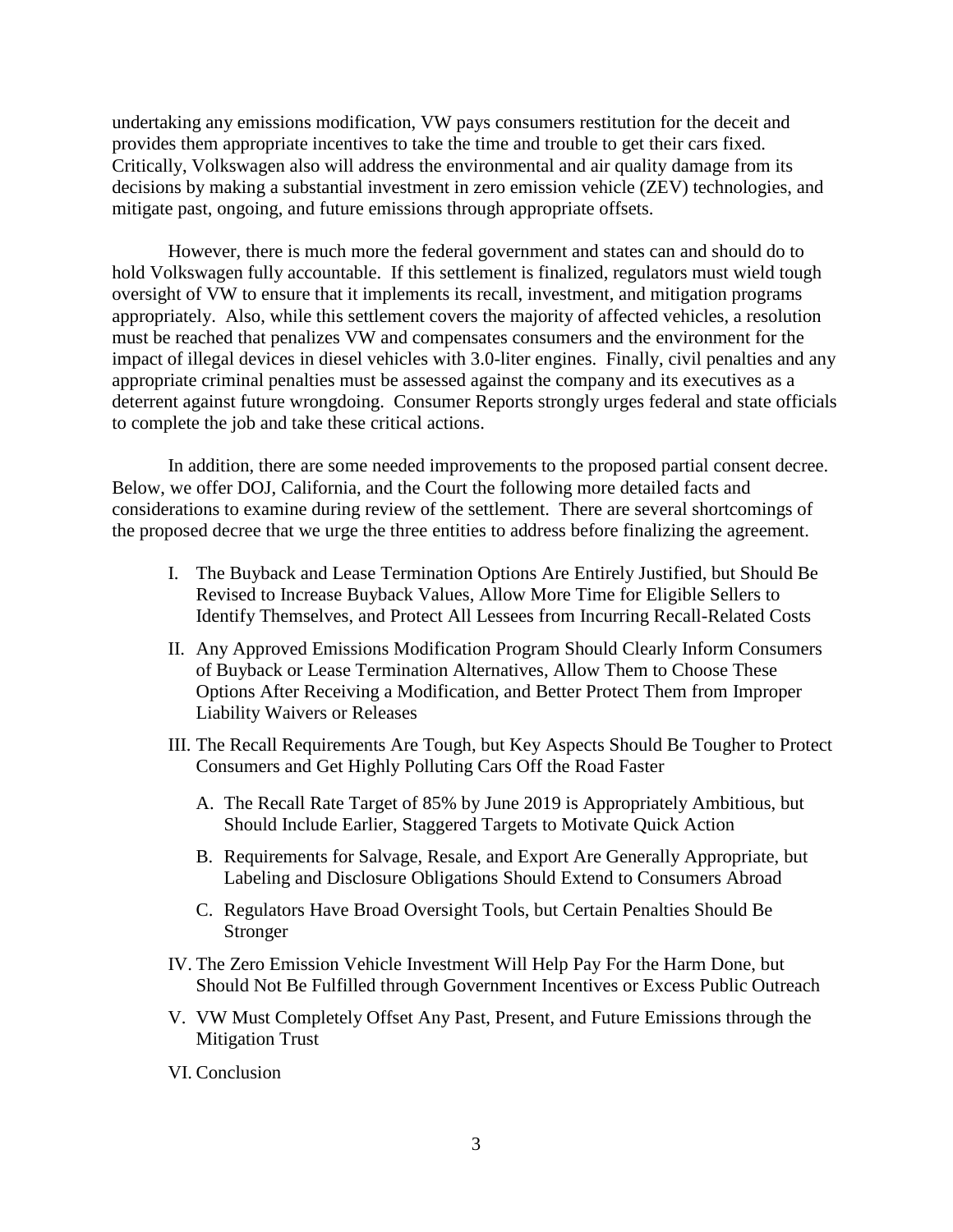**I. The Buyback and Lease Termination Options Are Entirely Justified, but Should Be Revised to Increase Buyback Values, Allow More Time for Eligible Sellers to Identify Themselves, and Protect All Lessees from Incurring Recall-Related Costs**

Under the settlement, Volkswagen must offer owners and lessees of eligible vehicles the opportunity, for two years, to have their cars bought back by the company at a replacement value of the vehicle as of September 17, 2015, or to have their leases terminated at no cost. These consumers would also receive an additional cash restitution payment of between \$5,100 and \$9,800 for owners and approximately half that amount for lessees.

Consumer Reports considers these buyback and lease termination options to be entirely justified, and we are pleased that the settlement offers these options for 100% of the covered non-compliant vehicles. Consumers were sold a different product than advertised, and they deserve the ability to no longer be a customer of Volkswagen, if they so choose. We agree with the parties to the settlement that these options are warranted by the need for prompt action to remedy the deception of consumers and the widespread Clean Air Act violations, that the noncompliance is clear, and there are no practical engineering solutions at present that would provide sufficient remedies in lieu of the proposed recall program.<sup>[8](#page-3-0)</sup> In fact, while recent press reports have indicated progress on a fix,<sup>[9](#page-3-1)</sup> it is still possible that no adequate emissions repair will be achievable—making a buyback and lease termination program all the more necessary to ensure the settlement makes consumers and the environment whole.

Under the settlement, Volkswagen's buyback offer must be at no less than the Retail Replacement Value, which is defined as "the cost of retail purchase of a comparable replacement vehicle of similar value, condition, and mileage as of September 17, 2015."<sup>[10](#page-3-2)</sup> This is an appropriate definition, and overall, consumers taking advantage of the buyback option under this settlement would likely receive cash payments in line with their cars' value plus compensation.

However, we do note that the settlement also states that the "offer of buybacks and fulfilment of their buyback obligations under the FTC Order and Class Action settlement satisfies the requirements" of the buyback under the Justice Department's settlement, despite the fact that the Class Action settlement requires the use of a car's NADA Clean Trade-In value for determining the price paid.<sup>11</sup> This is instead of using the NADA Clean Retail value or a value between the two, which is approximately the price that a consumer could expect to receive if selling the car privately.

 $\overline{\phantom{a}}$ 

<sup>8</sup> Partial Consent Decree, Preamble at 3.

<span id="page-3-1"></span><span id="page-3-0"></span><sup>&</sup>lt;sup>9</sup> See, e.g., "Volkswagen May Be Nearing Agreement Over U.S. Recall," Wall Street Journal (July 25, 2016) (online at [www.wsj.com/articles/volkswagen-may-be-nearing-agreement-over-u-s-recall-1469451003\)](http://www.wsj.com/articles/volkswagen-may-be-nearing-agreement-over-u-s-recall-1469451003); "Exclusive: California regulator says testing to begin on Volkswagen diesel fix," Reuters (July 29, 2016) (online at [www.reuters.com/article/us-volkswagen-emissions-exclusive-idUSKCN10921J\)](http://www.reuters.com/article/us-volkswagen-emissions-exclusive-idUSKCN10921J);

<sup>&</sup>lt;sup>10</sup> Partial Consent Decree, Appendix A at 3.

<span id="page-3-3"></span><span id="page-3-2"></span><sup>&</sup>lt;sup>11</sup> Partial Consent Decree, Appendix A at 6; Consumer Class Action Settlement Agreement and Release at 4, 16, 60 (June 28, 2016) (online at [www.cand.uscourts.gov/filelibrary/1782/Consumer\\_Settlement\\_Agreement.pdf\)](https://www.cand.uscourts.gov/filelibrary/1782/Consumer_Settlement_Agreement.pdf).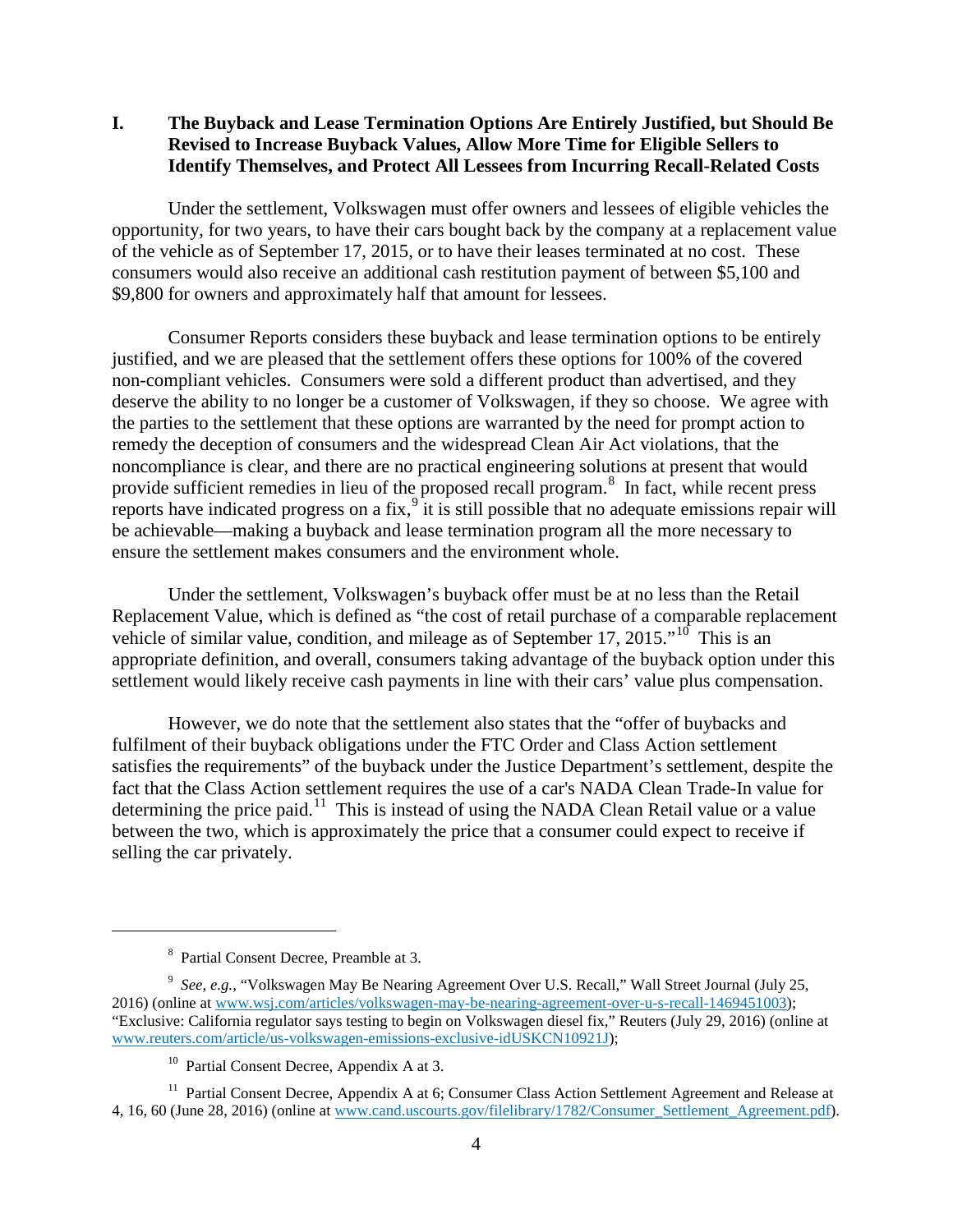While recognizing the overall adequacy of the buyback prices that consumers would receive, Consumer Reports believes it would be more accurate for the settlement not to use the NADA Clean Trade-In value as the figure to represent the value of a consumer's car prior to public knowledge of the VW deceit. This figure is closer to the wholesale value of the car, rather than its retail replacement value. Using, at a minimum, an estimated private sale price (approximately between the Clean Trade-In and Clean Retail values) would be more consistent with the Justice Department settlement's definition of Retail Replacement Value, and would lead to buyback offers for consumers that would be at least several hundred dollars higher. Moreover, using the Clean Trade-In figure instead of a more appropriate one undermines the value to consumers of the owner restitution under the Class Action settlement, which is supposed to mean monetary compensation "in addition to the Vehicle Value Payment or Approved Emissions Modification."<sup>[12](#page-4-0)</sup>

Another category of affected consumers are those who sold their vehicle after September 18, 2015, and during the claims period. The settlement stipulates that the consumer who sold the car—the "eligible seller"—and the new owner would split the owner restitution payment approximately 50/50 between themselves. While Consumer Reports supports this solution, and find it to be appropriate and adequate, the proposed timeline concerns us. To qualify for eligible seller restitution payment, consumers have only 45 days to identify themselves. This means that with preliminary approval granted by the Court on July 26, 2016, these individuals must contact Volkswagen, such as at [www.VWCourtSettlement.com](http://www.vwcourtsettlement.com/) or [www.AudiCourtSettlement.com,](http://www.audicourtsettlement.com/) by September 16, 2016. We are concerned that this will not be enough time for Volkswagen to properly notify those who are eligible and for those notified to respond. With this deadline rapidly approaching, we strongly urge the parties to the settlement and the Court to address our concerns at the upcoming August status hearing, and that in the finalized settlement, the timeline be extended for eligible sellers to identify themselves, to ensure that all affected consumers have an opportunity to receive the restitution payment to which they are entitled.

With regard to the lease termination option, Consumer Reports is pleased that consumers who leased an affected vehicle from VW Credit have the option of a complete lease termination that includes full cancellation of the remaining term of the lease with no financial or other penalty or cost to the consumer. We particularly support the explicit language in the settlement ensuring that VW companies "pay any amounts necessary to accomplish the return of the vehicle without penalty to the Eligible Lessee, including, without limitation, early termination fees owed to third parties."<sup>[13](#page-4-1)</sup> Because fees for excess wear and use are exempted from this provision and may still be charged to the lessee, we encourage consumers to make sure they receive an itemized invoice of any such charges, review them carefully, and challenge them if they are inappropriate.

<span id="page-4-0"></span>In addition, we question whether this settlement provides adequate protections for those consumers who leased an affected car from an entity other than VW Credit. It is possible that the leasing companies that own these cars may decide to cancel the lease and become "eligible

<sup>&</sup>lt;sup>12</sup> Consumer Class Action Settlement Agreement and Release at 12-13.

<span id="page-4-1"></span><sup>&</sup>lt;sup>13</sup> Partial Consent Decree, Appendix A at 6.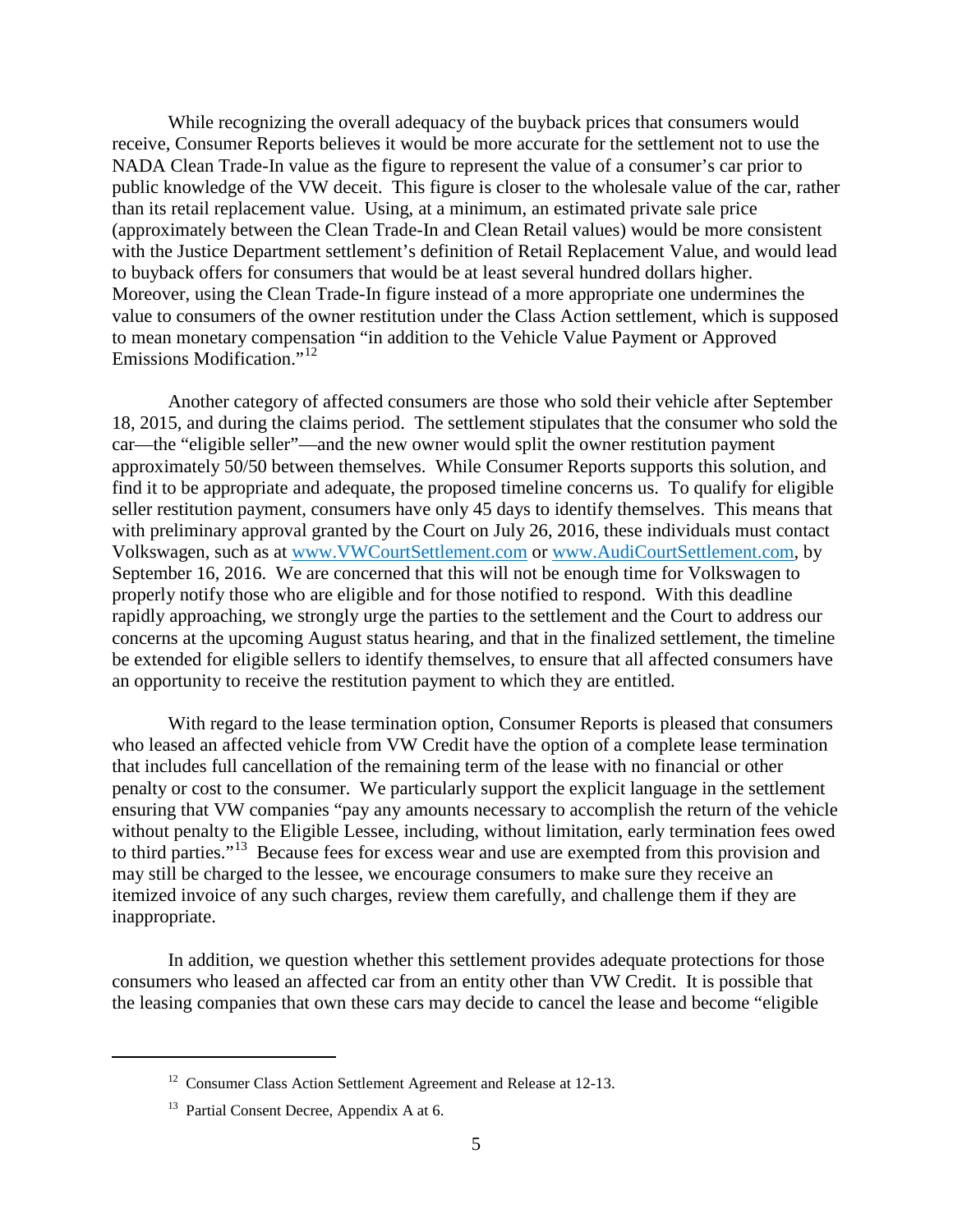owners" so that they can participate in the recall program and obtain, for instance, a buyback.<sup>[14](#page-5-0)</sup> Depending on the terms of the lease, the current lessees could be left without transportation unexpectedly through no fault of their own, or even incur financial costs associated with the termination of their lease.<sup>[15](#page-5-1)</sup> We urge the Court, government agencies, and VW to revise the consent decree to require leasing companies other than VW Credit to provide lessees adequate advance notice and no-cost lease termination in order to become eligible owners.

# **II. Any Approved Emissions Modification Program Should Clearly Inform Consumers of Buyback or Lease Termination Alternatives, Allow Them to Choose These Options After Receiving a Modification, and Better Protect Them from Improper Liability Waivers or Releases**

Consistent with our belief that consumers must have meaningful options in responding to Volkswagen's deceit, Consumer Reports supports including an emissions modification program as an option under the settlement, if EPA and the California Air Resources Board (CARB) verify that a repair would substantially reduce emissions. According to EPA, any approved emissions modification "will reduce  $NO<sub>x</sub>$  [nitrogen oxide] emissions from the vast majority of vehicles by approximately 80 to 90 percent compared to their original condition."[16](#page-5-2) According to CARB, "the consent decree establishes stringent criteria for approving an emissions modification that will reduce emissions from these vehicles by 80% to 90% or more, without any substantial reduction of fuel economy or performance."<sup>[17](#page-5-3)</sup>

While we appreciate the major emissions reductions that an approved emissions modification could bring, we do remain concerned that such a modification would not actually meet federal or state emissions standards. Ultimately, VW is not able to give consumers the car they thought they were buying or leasing, and it cannot make the cars stop polluting at an illegal level. The impact of VW's cheating is ongoing, and will continue—underscoring the necessity of additional accountability measures, in the form of tough civil and potentially criminal penalties, to deter wrongdoing in the future.

Nevertheless, Consumer Reports supports an adequate emissions modification because it is preferable to offering just a buyback or lease termination for consumers who want to keep their car. This settlement program also comes with strong terms ensuring that any approved emissions modification is free, open to all eligible owners or lessees regardless of class action participation, has no end date, and includes Lemon Law-type protections and an extended

<sup>&</sup>lt;sup>14</sup> Partial Consent Decree, Appendix A at 2.

<span id="page-5-1"></span><span id="page-5-0"></span><sup>&</sup>lt;sup>15</sup> We do recognize that the FTC Order allows for "specific arrangements" to be made "in exceptional" cases" for leasing companies other than VW Credit to obtain an approved emissions modification without canceling or terminating the lease. Federal Trade Commission, [Proposed] Partial Stipulated Order for Permanent Injunction and Monetary Judgment at 6-7 (June 28, 2016) (online at [www.ftc.gov/system/files/documents/cases/](http://www.ftc.gov/system/files/documents/cases/proposed_partial_stipulated_order_filed_copy_0.pdf) [proposed\\_partial\\_stipulated\\_order\\_filed\\_copy\\_0.pdf\)](http://www.ftc.gov/system/files/documents/cases/proposed_partial_stipulated_order_filed_copy_0.pdf).

<span id="page-5-2"></span><sup>&</sup>lt;sup>16</sup> Environmental Protection Agency, "Volkswagen Clean Air Act Partial Settlement" (June 28, 2016) (online at [www.epa.gov/enforcement/volkswagen-clean-air-act-partial-settlement\)](https://www.epa.gov/enforcement/volkswagen-clean-air-act-partial-settlement).

<span id="page-5-3"></span><sup>&</sup>lt;sup>17</sup> California Air Resources Board, "Volkswagen Diesel Vehicle Consent Decree Frequently Asked Questions" (June 28, 2016) (online at [www.arb.ca.gov/msprog/vw\\_info/vw\\_faq.htm\)](http://www.arb.ca.gov/msprog/vw_info/vw_faq.htm).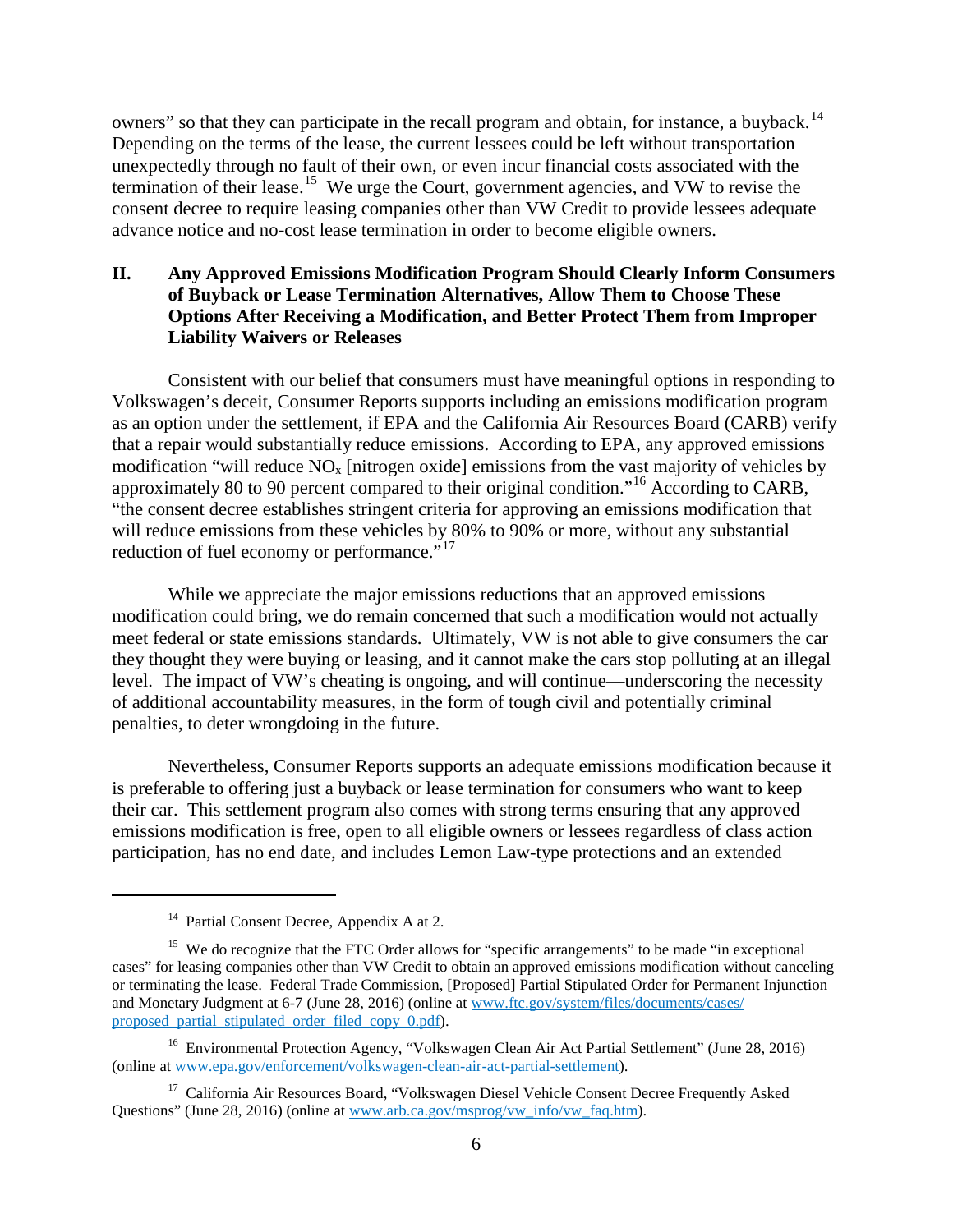warranty.<sup>[18](#page-6-0)</sup> In addition, we agree with the parties to the settlement that permitting an approved emissions modification helps avoid undue waste and environmental harm.<sup>[19](#page-6-1)</sup>

Consumer Reports urges Volkswagen to use all tools at its disposal to get the word out to consumers about the emissions modification, and urges it to communicate not just through U.S. mail and a public website, but also through email, social media, press outlets, and other means. While the provisions in the settlement requiring Volkswagen to notify consumers about the availability or non-availability of an approved emissions modification are adequate, to reach the 85% recall rate target—which we discuss in greater detail in the following section—we expect the company will need to go well beyond these minimum requirements for notice.<sup>[20](#page-6-2)</sup> As it does so, we urge regulators to carefully monitor these communications to ensure that VW is abiding by its obligation to "make clear" that the owner or lessee alternatively has a right to participate in the buyback or lease termination options.<sup>[21](#page-6-3)</sup> Consumers should not be misled into believing that a buyback or lease termination is any less of an acceptable option for them than an emissions modification. Additionally, we urge VW to disclose information on a public website about an approved emissions modification immediately once it has been approved, rather than waiting two days, so that consumers who see the news and want to get more information right away can do so. [22](#page-6-4)

As discussed, we support that the settlement requires Volkswagen to offer consumers an extended emissions warranty and a Lemon Law-type remedy covering any approved emissions modification. However, Consumer Reports thinks that consumers initially choosing the emissions modification should have another option, given that the car may perform differently once a fix has been made. These consumers should be granted a period of time after the modification, perhaps 30 days, during which they can decide that they are not satisfied with the car, and can change their minds and participate in the buyback or lease termination program. They should receive the full cash payment to which they would have been entitled had they selected the buyback or lease termination option in the first place.

Consumer Reports anticipates that giving consumers this option—or a similar option that protects them from being stuck with a modified car that they do not want—would assist Volkswagen in reaching its 85% recall rate targets. We have received comments from hundreds of consumers about their manipulated diesel vehicles. While these comments have not been verified independently, based on what we have heard, there is a portion of VW customers who are wary of reductions in performance or fuel economy and are very reluctant to return their cars for an emissions modification. Some suggest that cash compensation would motivate them, while others told us they will resist a fix, saying "they just might force me to sell it back. [They're] not going to get their hands on my car" and "[t]he retrofit will almost certainly affect the performance of the car. I live in an area with no emissions checks, so I won't be forced to do

- <sup>18</sup> Partial Consent Decree, Appendix A at 7.
- <sup>19</sup> Partial Consent Decree, Preamble at 4.

<span id="page-6-3"></span><span id="page-6-2"></span><span id="page-6-1"></span><span id="page-6-0"></span> $\overline{\phantom{a}}$ 

- <sup>20</sup> Partial Consent Decree, Appendix A at 3-5.
- <sup>21</sup> Partial Consent Decree, Appendix A at 4.
- <span id="page-6-4"></span> $22$  Partial Consent Decree, Appendix A at 5.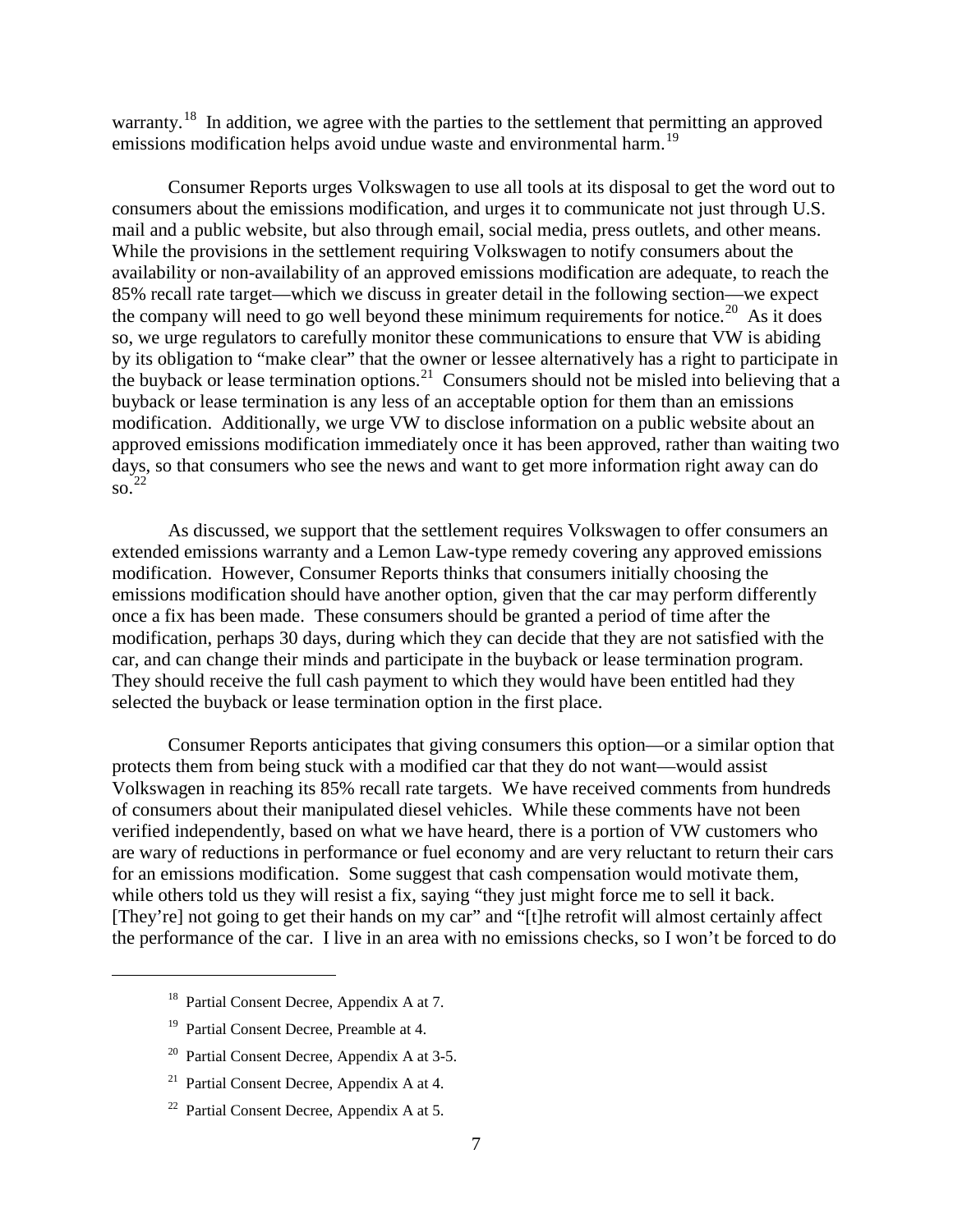anything."[23](#page-7-0) To encourage the participation of these reluctant consumers, Volkswagen will need to indemnify them against unsatisfactory performance or fuel economy by ensuring they have a second chance to take the buyback or lease termination.

We also share several comments about the period after an eligible vehicle receives an approved modification. While we agree with the settlement's goals in ensuring that Volkswagen must not require consumers to release the company from liability in exchange for receiving an emissions modification, Consumer Reports is concerned that the current wording of this provision—prohibiting the release when required "solely" in exchange for receiving the modification—is too narrow.<sup>[24](#page-7-1)</sup> We would urge that, in the finalized decree, the word "solely" be deleted from subparagraphs 5.1.2 and 8.2.5 of Appendix A. We would strongly urge Volkswagen to refrain from seeking to improperly require consumers to sign away their legal rights. We would also urge regulators and consumers to watch the marketplace vigilantly for such a practice and to make it publicly known if they find this practice is occurring. This action would ensure that consumers have information they need about choosing the emissions modification, as opposed to a buyback or lease termination.

Consumer Reports strongly supports other provisions in the settlement related to the period after a vehicle receives an approved modification. This includes labeling and other disclosures required by this settlement for vehicles that have received an emissions modification, including disclosures to subsequent purchasers and a new Monroney fuel economy label.<sup>[25](#page-7-2)</sup> Any consumer who may purchase or lease one of these modified cars in the future has a right to know how the car was changed and which components were added as a part of this recall program, as well as its up-to-date emissions levels and fuel economy.

# **III. The Recall Requirements Are Tough, but Key Aspects Should Be Tougher to Protect Consumers and Get Highly Polluting Cars Off the Road Faster**

#### *A. The Recall Rate Target of 85% by June 2019 is Appropriately Ambitious, but Should Include Earlier, Staggered Targets to Motivate Quick Action*

Under the settlement, Volkswagen must remove from commerce, or perform an approved emissions modification on, at least 85% of the affected 2.0-liter vehicles by June 30, 2019. VW must also meet a separate 85% recall rate in California. If Volkswagen fails to reach the 85% recall rate target, the company must pay additional funds into the Environmental Mitigation Trust established under this settlement. The company must pay \$85 million for each percentage point by which it falls short of the national recall target and \$13.5 million for each percentage point by which it falls short of the California recall target.

Consumer Reports thinks that an 85% recall rate by June 30, 2019, is an appropriately ambitious target for Volkswagen, and we are pleased that the settlement provides tough

<span id="page-7-2"></span><span id="page-7-1"></span><span id="page-7-0"></span><sup>&</sup>lt;sup>23</sup> "Some VW Owners: Don't Take My TDI Away From Me," Consumer Reports (June 23, 2016) (online a[t www.consumerreports.org/cars/dont-take-my-tdi-away-from-me\)](http://www.consumerreports.org/cars/dont-take-my-tdi-away-from-me).

<sup>&</sup>lt;sup>24</sup> Partial Consent Decree, Appendix A at 7.

<sup>&</sup>lt;sup>25</sup> Partial Consent Decree, Appendix A at 8.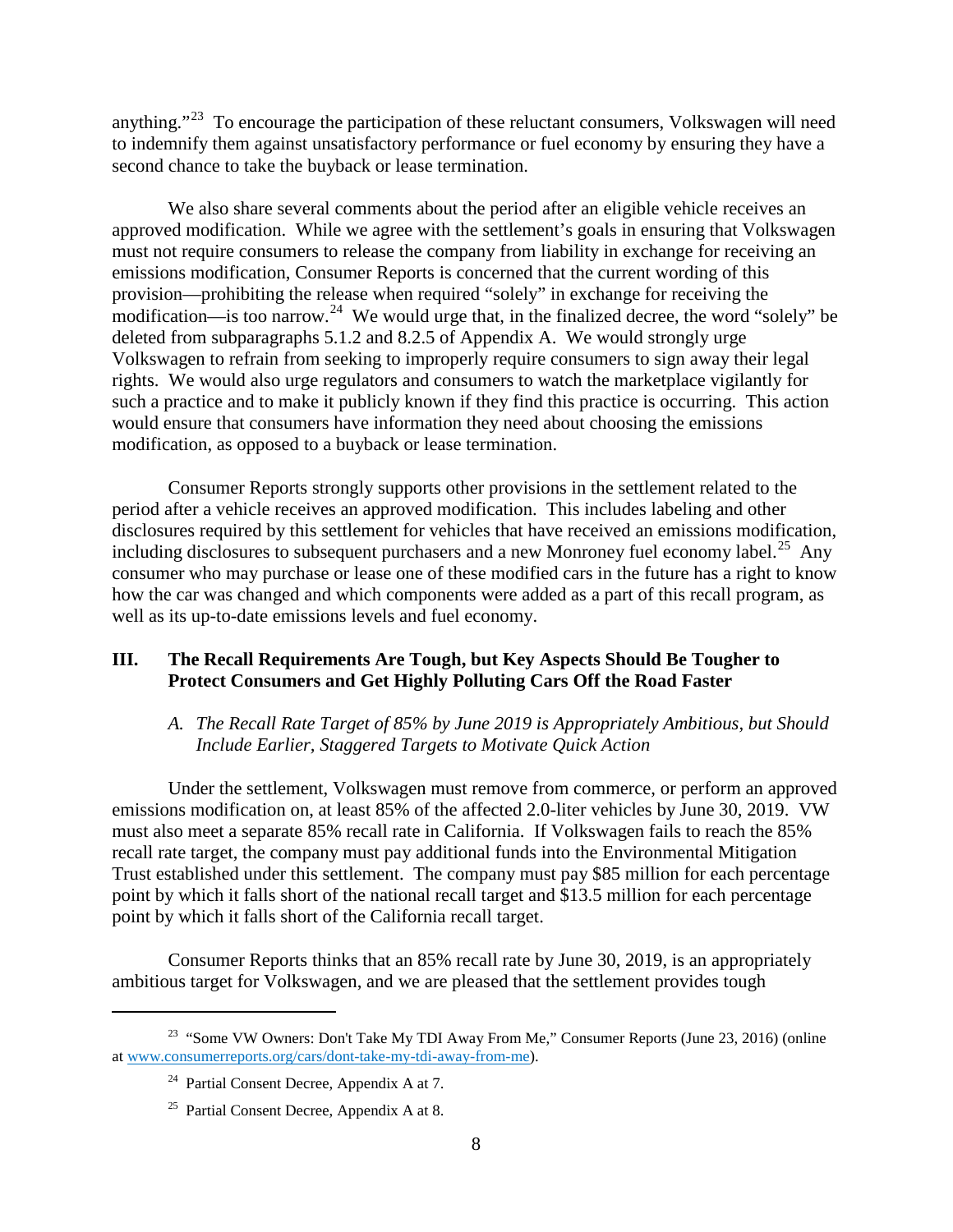consequences for the company if it fails to meet this target. VW will need to promote its recall program vigorously and creatively to reach the 85% level. According to the National Highway Traffic Safety Administration (NHTSA), an average of 25% of cars recalled for safety defects every year go unrepaired.<sup>[26](#page-8-0)</sup> Volkswagen faces a distinct challenge in reaching an 85% recall rate for its diesels, in which the recall is not related to an acute safety hazard but rather to Clean Air Act and other environmental violations. In addition to communicating to consumers in novel ways, the company will need to make the recall as convenient as possible for consumers. This should include flexible appointment scheduling, pick-ups, and loaner vehicles as needed regardless of whether or not the dealer service is occurring under warranty—to ensure that consumers determine it is worth their time to participate in the recall.

While we support the settlement's recall rate target, Consumer Reports also notes that there may be drawbacks to having only one target deadline nearly three years from now, as opposed to staggered deadlines over the course of several years. Staggered deadlines would provide additional built-in incentives for quick action, and help ensure that Volkswagen gets its highly polluting vehicles off the road as soon as possible. Consumers would be made whole faster, and less  $NO<sub>x</sub>$  would be emitted into the air. By contrast, having one deadline in 2019 could lead to a backloaded recall process in which more unmodified VW and Audi diesels remain on the road for a longer period of time. To avoid the unnecessary pollution that would result, we strongly urge the Court and regulators to pressure VW to carry out its recall program as expeditiously as possible and at the very least set targets to achieve steady progress toward full recall completion in each periodic report it files with government agencies.

To reach the 85% target, Volkswagen should not hesitate to offer consumers additional incentives to take part in the recall, in addition to the restitution payments and steps the company will take to communicate with consumers and to make the recall as convenient as possible for them. We are pleased that the settlement makes clear that nothing prohibits VW from offering such incentives, while also stating that these incentives cannot be offered in lieu of any options to consumers under the settlement. $27$ 

At Consumer Reports, we will be watching Volkswagen's recall program closely to ensure that it works for consumers. This will include monitoring the tools and methods that the company uses to reach the 85% recall rate target. As discussed, we think this appropriately ambitious target may drive VW to be particularly creative in its consumer outreach. If so, we look forward to documenting the lessons of this recall program that could help other companies with product recalls—and the regulators that oversee them—achieve the highest possible rate of recall completion.

#### *B. Requirements for Salvage, Resale, and Export Are Generally Appropriate, but Labeling and Disclosure Obligations Should Extend to Consumers Abroad*

<span id="page-8-1"></span><span id="page-8-0"></span><sup>&</sup>lt;sup>26</sup> National Highway Traffic Safety Administration, "The 'Safe Cars Save Lives' campaign urges consumers to check for open recalls at least twice a year," press release (Jan. 21, 2016) (online a[t www.nhtsa.gov/](http://www.nhtsa.gov/About+NHTSA/Press+Releases/ci.nhtsa-launches-safe-cars-save-lives-campaign-01212015.print) [About+NHTSA/Press+Releases/ci.nhtsa-launches-safe-cars-save-lives-campaign-01212015.print\)](http://www.nhtsa.gov/About+NHTSA/Press+Releases/ci.nhtsa-launches-safe-cars-save-lives-campaign-01212015.print).

 $27$  Partial Consent Decree, Appendix A at 9.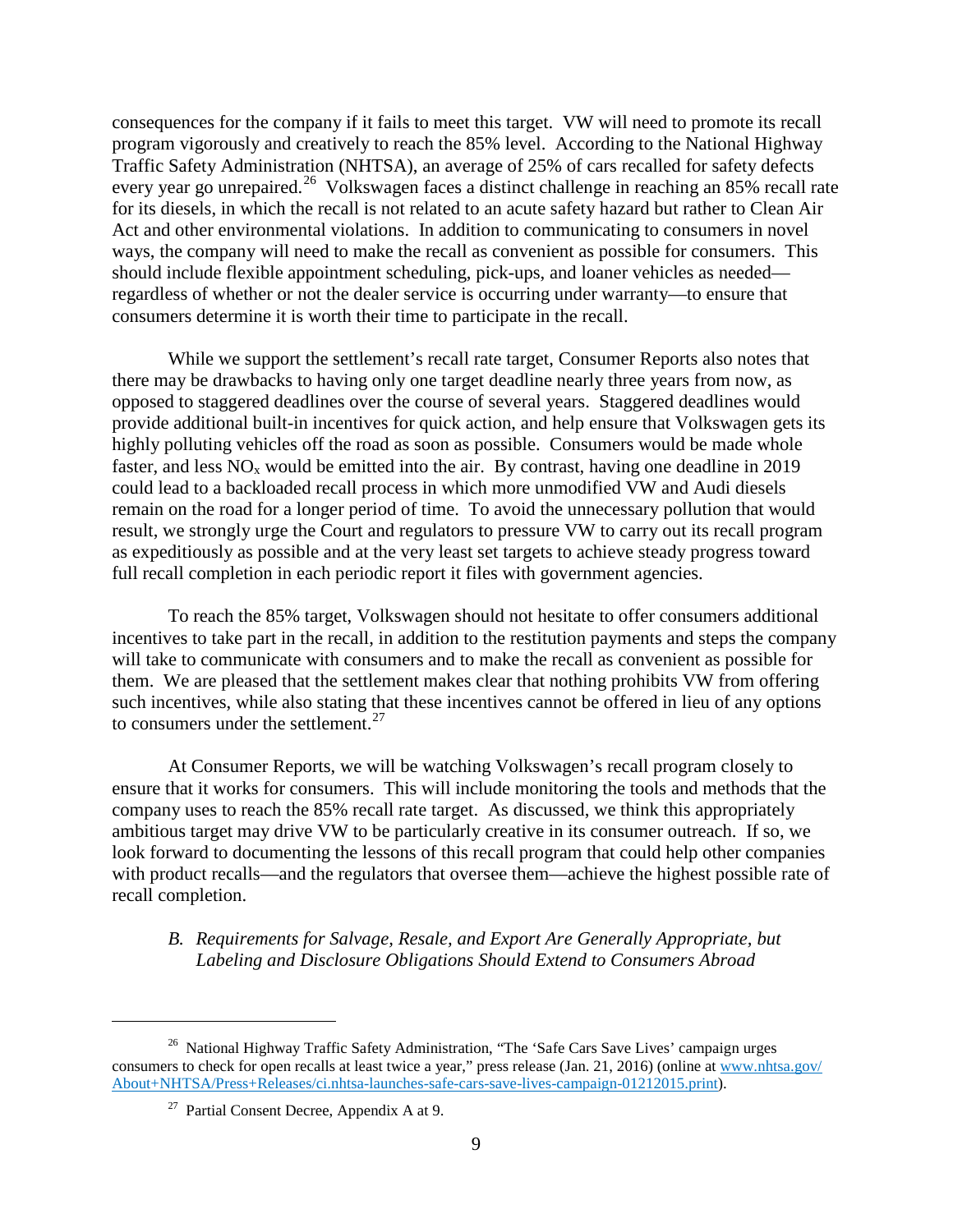For vehicles returned to Volkswagen that lack an approved emissions modification, the settlement takes the right approach. Rendering functional vehicles inoperable and recycling them is by no means ideal from the perspective of minimizing waste; however, in this case, it is necessary. The components in the affected diesels that are integral to VW's deceit violate the Clean Air Act, among other statutes, and must not be permitted to run. We are pleased that the settlement allows these returned vehicles to be salvaged for parts, while also—critically exempting the engine control unit, diesel oxidation catalyst, or diesel particulate filter from being salvaged, resold, or exported. $^{28}$  $^{28}$  $^{28}$ 

More generally, we support that the settlement permits VW only to resell or export vehicles if they have received an approved emissions modification. It would be highly inappropriate to simply export these vehicles' emissions problems to another country.<sup>[29](#page-9-1)</sup> If VW does export modified vehicles, we urge that the agreement make clear that the company must extend its labeling and disclosure obligations under this settlement to potential owners or lessees abroad.

# *C. Regulators Have Broad Oversight Tools, but Certain Penalties Should Be Stronger*

Consumer Reports applauds the settlement's comprehensive reporting requirements. The settlement specifies that Volkswagen must provide EPA, CARB, and the California Attorney General's office with detailed reports on all aspects of the settlement. This includes reports on Volkswagen's progress toward reaching the recall rate targets, detailed accounts on each eligible vehicle, and a compilation of all notices used to inform consumers. The settlement also includes a particularly keen requirement for the company to report to regulators summaries or copies of all bulletins, notices, or other similar communications sent to authorized dealerships about the recall program.<sup>30</sup> We support these reporting requirements and urge Volkswagen to be clear and forthright with regulators, and for these overseeing agencies to make these reports public. In this way, all interested parties can help ensure that Volkswagen keeps to the settlement's terms.

Consumer Reports also supports the settlement's stipulated penalties in the event that Volkswagen fails to meet any of a variety of requirements. These penalties act as incentives to ensure that Volkswagen meets its obligations. While most of the penalties would provide appropriate deterrence, the penalties for failure to submit reports and unauthorized waiver or release of liability should be stronger to better reflect the potential severity of the impact of these violations on the environment and consumers.<sup>31</sup> Increasing these penalties further would better ensure that Volkswagen does not make a business decision to pay relatively modest fines instead of complying with the terms of the settlement.

<span id="page-9-0"></span><sup>28</sup> Partial Consent Decree, Appendix A at 10.

<span id="page-9-1"></span><sup>29</sup> *Id.*

<span id="page-9-2"></span><sup>30</sup> Partial Consent Decree, Appendix A at 10-12.

<span id="page-9-3"></span><sup>&</sup>lt;sup>31</sup> Partial Consent Decree, Appendix A at 12-13.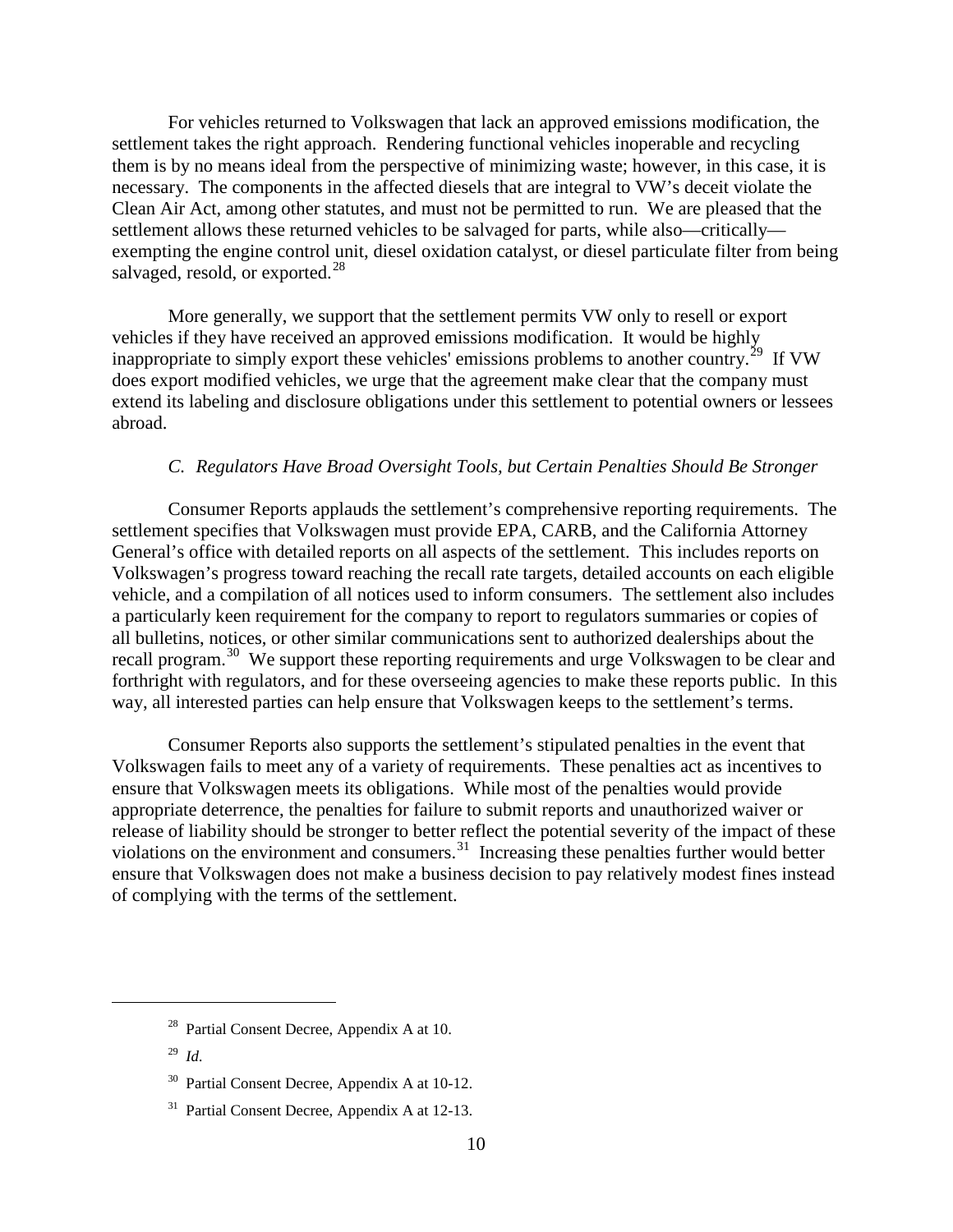#### **IV. The Zero Emission Vehicle Investment Will Help Pay For the Harm Done, but Should Not Be Fulfilled through Government Incentives or Excess Public Outreach**

Consumer Reports has long supported investment in the development of electric vehicles, including zero emission vehicles (ZEVs). Our surveys have found strong consumer support for electric vehicles, with 65% of those surveyed in California—where the market for electric vehicles is most mature—showing interest in the continuation of electric vehicle technological innovation and more than half considering electric cars for their next purchase.<sup>[32](#page-10-0)</sup> Additionally, more than half of surveyed drivers in several Northeast states showed interest in electric vehicles, with 35% considering an electric vehicle for their next purchase.<sup>33</sup> We support California's ZEV program, which our research has found helps consumers save on fuel costs and helps bring ZEVs to cost-competitiveness with internal combustion engine vehicles.<sup>[34](#page-10-2)</sup>

Consumer Reports believes that a \$2 billion investment in ZEV technology is an appropriate way for Volkswagen to pay for its harm to the environment. Consumers were told that their 2.0-liter vehicles were low emission vehicles, when in reality they emitted up to 40 times the legal limit of nitrogen oxides  $(NO_x)$ , leading to more polluted air. By having Volkswagen invest in ZEV technology, innovation, and infrastructure, the settlement can help prevent future emissions from further harming our air, and can lead the company to compensate for some of the environmental damage it has done.

While Consumer Reports supports the settlement's requirement for Volkswagen to invest \$2 billion in Zero Emission Vehicle (ZEV) technology and infrastructure, we caution against Volkswagen being able to receive loans, grants, or other incentives from federal or state agencies to carry out this ZEV investment. We believe that if Volkswagen were allowed to apply these incentives to the settlement, it would constitute "double dipping" by disincentivizing Volkswagen from investing \$2 billion of its funds and instead using federal or state funds for this purpose. We would recommend that the consent decree be modified to clarify that any subsidies Volkswagen receives during this time period make those specific investments ineligible as a creditable cost. Additionally, we would suggest that DOJ ensure that public outreach is capped at 5% of the investments, so that the stipulated money results in tangible benefits. Consumer Reports also encourages the draft investment plans to align with the "Guiding Principles to Promote Electric Vehicles and Charging Infrastructure" that the White House published in July 2016, to ensure that the investment plans are the most beneficial for consumers and the environment.<sup>[35](#page-10-3)</sup>

<span id="page-10-0"></span><sup>&</sup>lt;sup>32</sup> "More Than Half of California Drivers Considering Electric Cars, Survey Shows," Consumer Reports (May 27, 2016) (online at [www.consumerreports.org/cars/electric-vehicle-interest-strong-california-northeast\)](http://www.consumerreports.org/cars/electric-vehicle-interest-strong-california-northeast/).

<span id="page-10-1"></span><sup>&</sup>lt;sup>33</sup> Consumers Union, "In the Northeast, Survey Shows Strong Interest Big Potential for Electric Vehicles," press release (May 26, 2016) (online at [consumersunion.org/news/ev-survey-in-the-northeast\)](http://consumersunion.org/news/ev-survey-in-the-northeast).

<span id="page-10-2"></span><sup>&</sup>lt;sup>34</sup> Consumers Union, "New Consumers Union Report Finds California's Clean Transportation Policies Provide Net Savings for Consumers," press release (Mar. 31, 2016) (online at [consumersunion.org/news/report](http://consumersunion.org/news/report-california-clean_transportation-policies-provide-net-savings-for-consumers/)[california-clean\\_transportation-policies-provide-net-savings-for-consumers\)](http://consumersunion.org/news/report-california-clean_transportation-policies-provide-net-savings-for-consumers/).

<span id="page-10-3"></span><sup>&</sup>lt;sup>35</sup> White House, "FACT SHEET: Obama Administration Announces Federal and Private Sector Actions to Accelerate Electric Vehicle Adoption in the United States" (July 21, 2016) (online at [www.whitehouse.gov/the](https://www.whitehouse.gov/the-press-office/2016/07/21/fact-sheet-obama-administration-announces-federal-and-private-sector)[press-office/2016/07/21/fact-sheet-obama-administration-announces-federal-and-private-sector\)](https://www.whitehouse.gov/the-press-office/2016/07/21/fact-sheet-obama-administration-announces-federal-and-private-sector).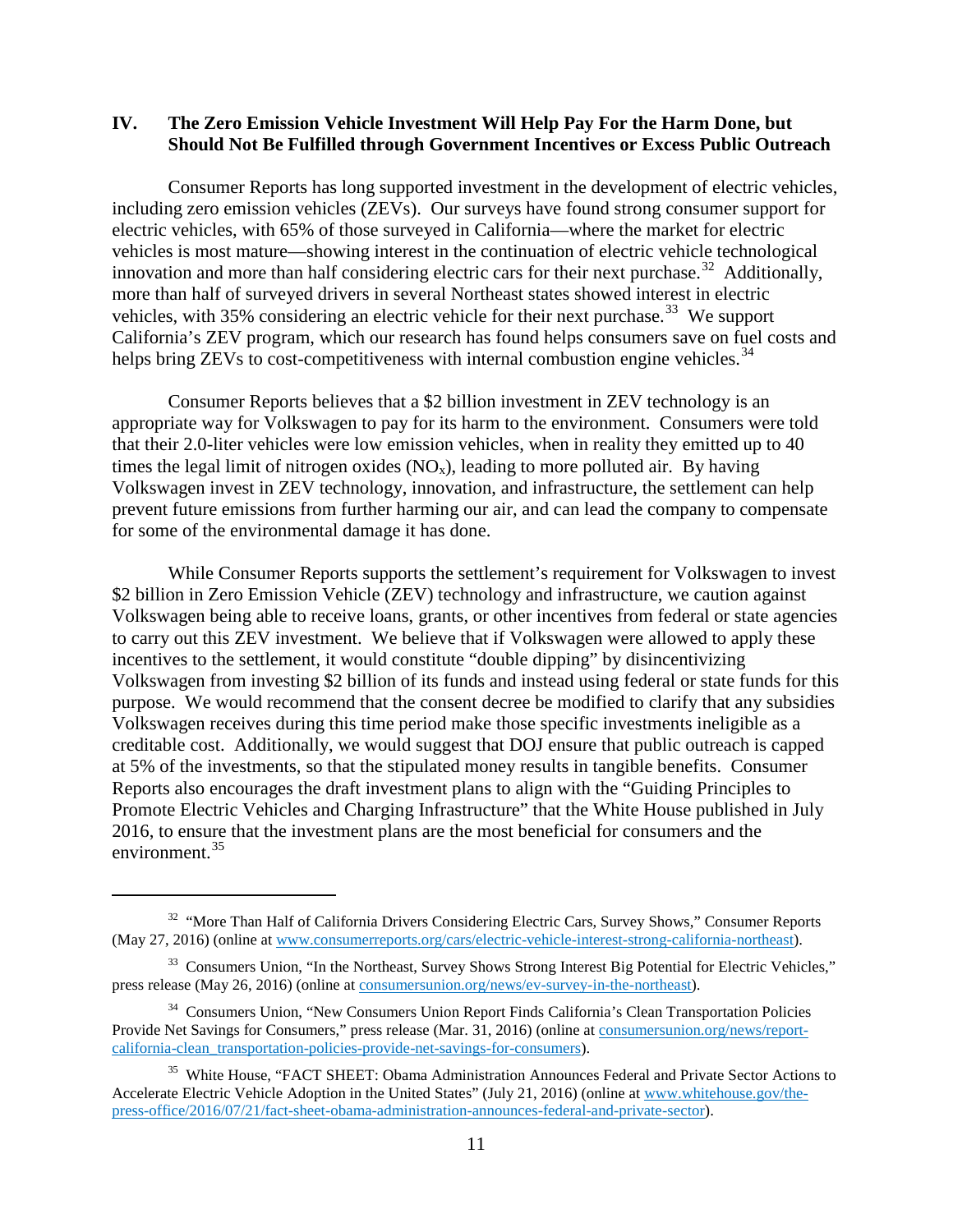# **V. VW Must Completely Offset Any Past, Present, and Future Emissions through the Mitigation Trust**

Consumer Reports fully supports the settlement's requirement for Volkswagen to establish a \$2.7 billion Environmental Mitigation Trust fund. The trust is intended to fully mitigate the total lifetime excess  $NO<sub>x</sub>$  emissions from the 2.0-liter vehicles covered by the settlement. All 50 States, Puerto Rico, the District of Columbia, and Indian tribes can be beneficiaries, and receive a specific allocation of funds from the total \$2.7 billion that they can use on projects that best fit their citizens' needs from the listed eligible mitigation actions. These eligible mitigation actions include projects to reduce  $NO<sub>x</sub>$  from heavy-duty diesel sources near population centers, such as delivery trucks and school and transit buses. We encourage beneficiaries to carefully consider programs that will directly benefit populations most susceptible to adverse health consequences caused by  $NO<sub>x</sub>$  emissions exposure.

We emphasize the importance of completely offsetting any past, present, and future  $NO<sub>x</sub>$ emissions based on the adverse health consequences associated with  $NO<sub>x</sub>$ . The Environmental Protection Agency (EPA) notes that even short-term  $NO<sub>x</sub>$  exposure can lead to, or worsen, adverse health effects such as respiratory disease, heart disease, increased hospital admissions, and premature death.<sup>36</sup> Children, the elderly, people with preexisting lung conditions, and those who spend time outdoors are especially susceptible to  $NO<sub>x</sub>$ -related health consequences. Given the large amount of excess  $NO<sub>x</sub>$  emissions from Volkswagen 2.0-liter vehicles, it is imperative that Volkswagen continue to reduce population exposure to these harmful gases.

#### **VI. Conclusion**

l

In summary, Consumers Union appreciates the opportunity to comment on the partial consent decree in the case *In re: Volkswagen "Clean Diesel" Marketing, Sales Practices, and Products Liability Litigation*. We generally support this settlement as fair, adequate, and reasonable, but have shared facts and considerations that should be examined and addressed before finalizing the agreement, including:

- The buyback and lease termination options are entirely justified, but should be revised to increase buyback values, allow more time for eligible sellers to identify themselves, and protect all lessees from incurring recall-related costs;
- Any approved emissions modification program should clearly inform consumers of buyback or lease termination alternatives, allow them to choose these options after receiving a modification, and better protect them from improper liability waivers or releases;
- The recall requirements are tough, but key aspects should be tougher to protect consumers and get highly polluting cars off the road faster;

<span id="page-11-0"></span><sup>36</sup> Environmental Protection Agency, "Nitrogen Dioxide: Health" (Feb. 23, 2016) (online at [www3.epa.gov/airquality/nitrogenoxides/health.html\)](https://www3.epa.gov/airquality/nitrogenoxides/health.html).